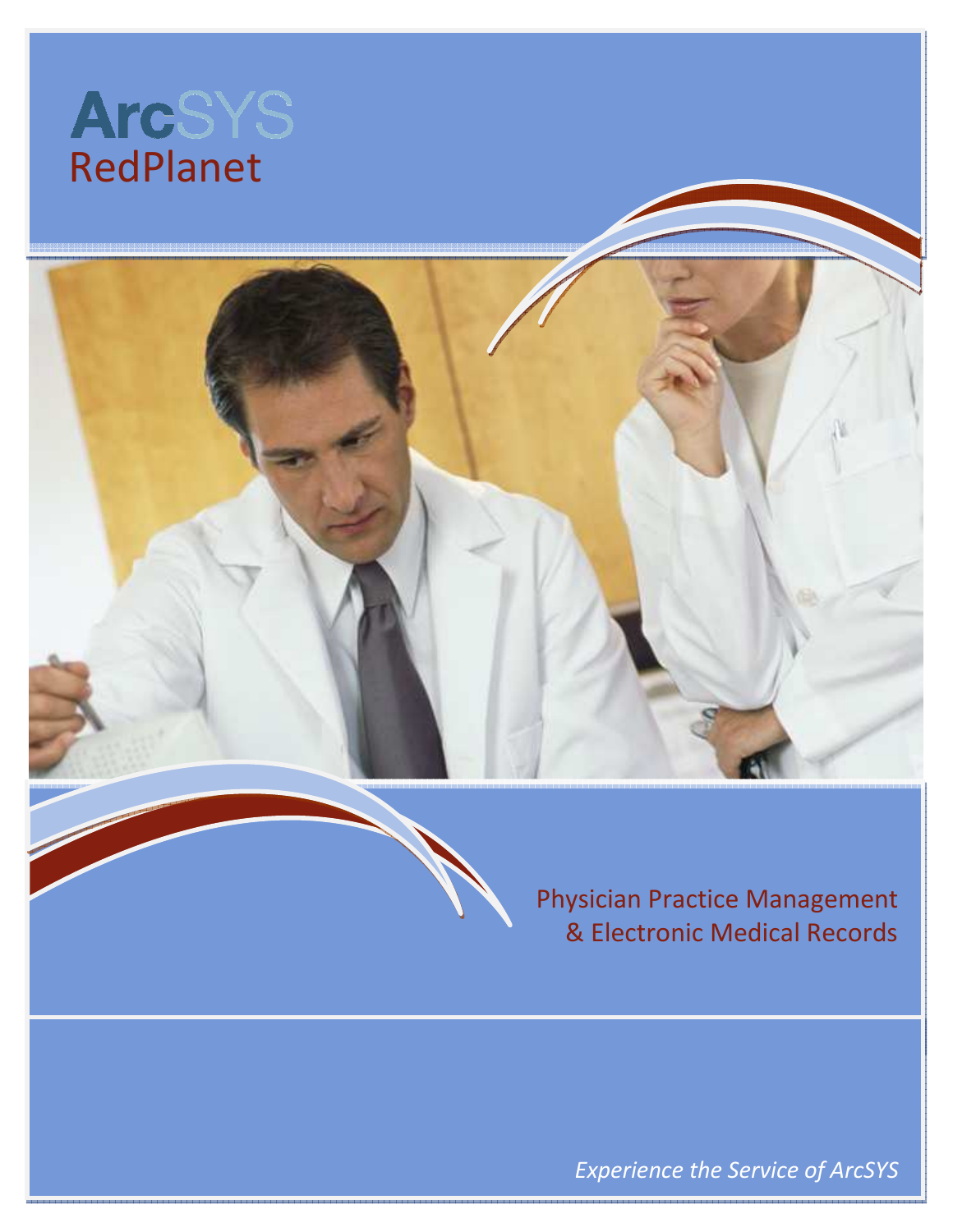

#### REDPLANET Practice Management

- **RedPlanet Practice Billing**
- RedPlanet Appointment **Scheduling**
- RedPlanet Patient and Insurance **Collections**
- RedPlanet Electronic Data Interchange
- RedPlanet Patient Recall and Reminders
- **RedPlanet Document Imaging**



RedPlanet Patient Demographic Screen

# Commitment to Quality

#### Quality is defined by experience, commitment and service

Experience is no small matter. ArcSYS customers aren't waiting around for a problem to arise. They are confident that their software is properly configured and maintained for optimal performance.

> "ArcSYS forward thinking experience allows me to get over putting out the typical fires." Cheris Craig – Atlanta Women's Clinic

> "Our issues never become problems. We contact ArcSYS and the issue gets resolved immediately." Vicky Lyon – Bear Creek Pediatrics

The experienced ArcSYS team has been committed to delivering the most efficient software solutions and the most personalized customer support in the medical management industry.

## RedPlanet Practice Management

#### Comprehensive integrated practice management solutions

#### AR Billing

Red Planet's AR Billing makes the task of managing A/R simple and efficient. Whether managing multiple AR's or easily report on daily batch totals, Red Planet delivers a simple solutions to complex tasks. The A/R system can be used as a standalone module or can be integrated with the state of the art EMR system.

#### Claims Processing

Red Planet offers the most advanced solutions in claims management. Red Planet will automatically detect errors prior to printing or submitting claims electronically. Red Planet efficiently tracks secondary and tertiary claims upon remittance. With Red Planet, there is no limit to the number of insurance combinations a patient may have. There is no need to review charts in an effort to locate old insurance information. You can even track future policy changes and store them based upon an effective date.

#### Appointment Scheduling

Customize calendar options and electronically navigate and manage patient and provider schedules at multiple locations with options to view daily, weekly or monthly.

#### **Collections**

Allow the system to automatically prompt you for pre-determined actions regarding both insurance and patient collection activity.

#### Patient Recall

Track patient treatment and protocol and then generate patient reminders via email, text, or phone.

Experience the Service of ArcSYS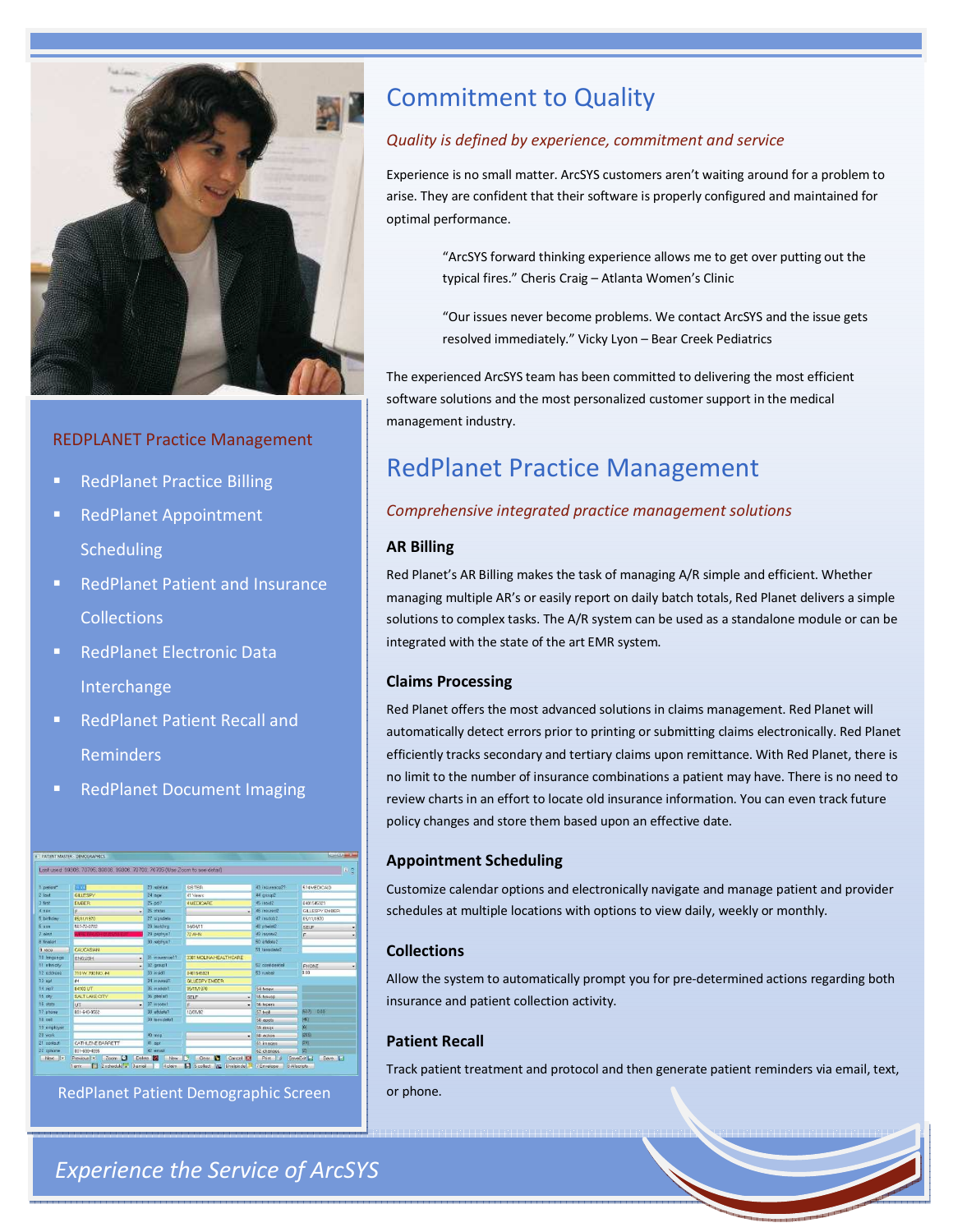#### CERTIFIED FOR MEANINGFUL USE

I

"The need to leverage information technology in the healthcare industry is huge – as the quality of care and efficiency benefits that come with computerization can really make a difference in the overall patient experience. We're ready to help transform the industry by providing the sophisticated software testing services that ensure that vendors and hospitals are offering systems that are capable of meeting the meaningful use standards required to obtain incentive funds as well as the rich functionality required to move the clinical care needle forward," says Rik Drummond, CEO of the Drummond Group. "We have been testing software for more than a decade and are ready to leverage our extensive experience handling sophisticated systems in complex industries as well as dealing with complicated technical issues such as interoperability and security."

#### Our Promise to you:

The largest cost associated with an EHR system is the of implementation, including a loss of physician productivity. Our goal at ArcSYS is ZERO loss in physician productivity. Our applications are designed around efficiencies in data entry and data extraction. We won't stop until you are completely satisfied.





## RedPlanet Electronic Medical Records

Red Planet EMR is carefully designed to improve the quality of clinical care, reduce clinical risk and ultimately reduce the cost of care. As with all ArcSYS applications, Red Planet is scalable for virtually any size clinic. Red Planet is replete with numerous user defined preferences that allow complete and comprehensive access to critical data.

Red Planet EMR integrates fully with the patient accounting and scheduling applications allowing the clinician to access vital insurance verification information as well as review follow-up procedures from one simple screen.

Red Planet EMR allows providers to extend care beyond the clinic. Red Planet can automatically generate follow-up documentation such as letters, prescriptions, and patient education printouts. HL7 protocols allow for integration with hospitals, labs, and pharmacies.



RedPlanet Electronic Medical Record – Patient Dashboard

### Experience the Service of ArcSYS